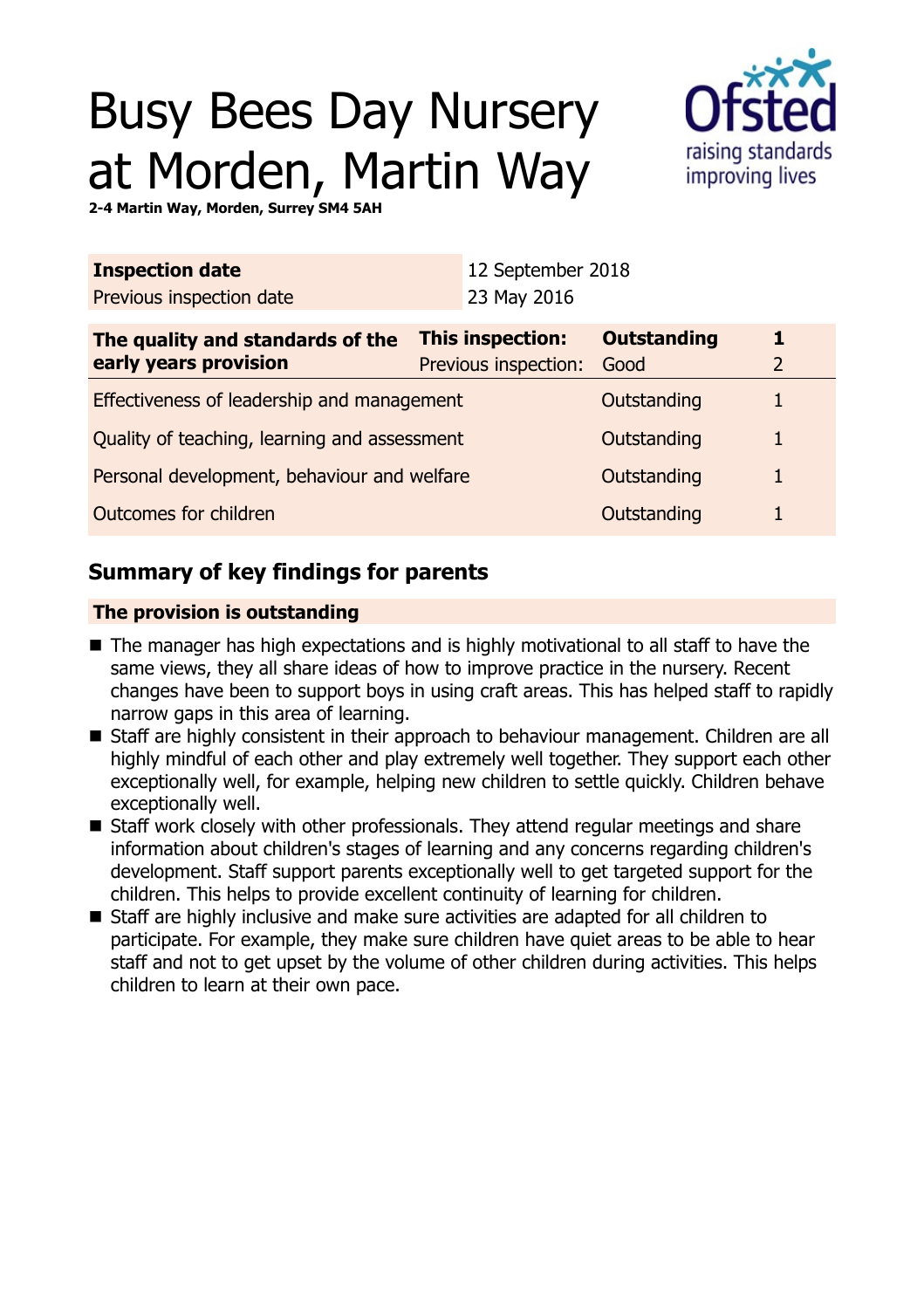## **What the setting needs to do to improve further**

## **To further improve the quality of the early years provision the provider should:**

■ build on the already excellent routines to fully maximise learning opportunities for all children, especially when children move between indoor and outdoor activities.

## **Inspection activities**

- $\blacksquare$  The inspector observed children in the main play areas and garden.
- The inspector spoke with the head office representative, manager, staff and children at appropriate times during the inspection.
- $\blacksquare$  The inspector gathered the views of the parents.
- $\blacksquare$  The inspector carried out a joint observation with the manager to review practice in the nursery.
- The inspector sampled documents, including children's assessments and staff recruitment.

#### **Inspector** Rebecca Hurst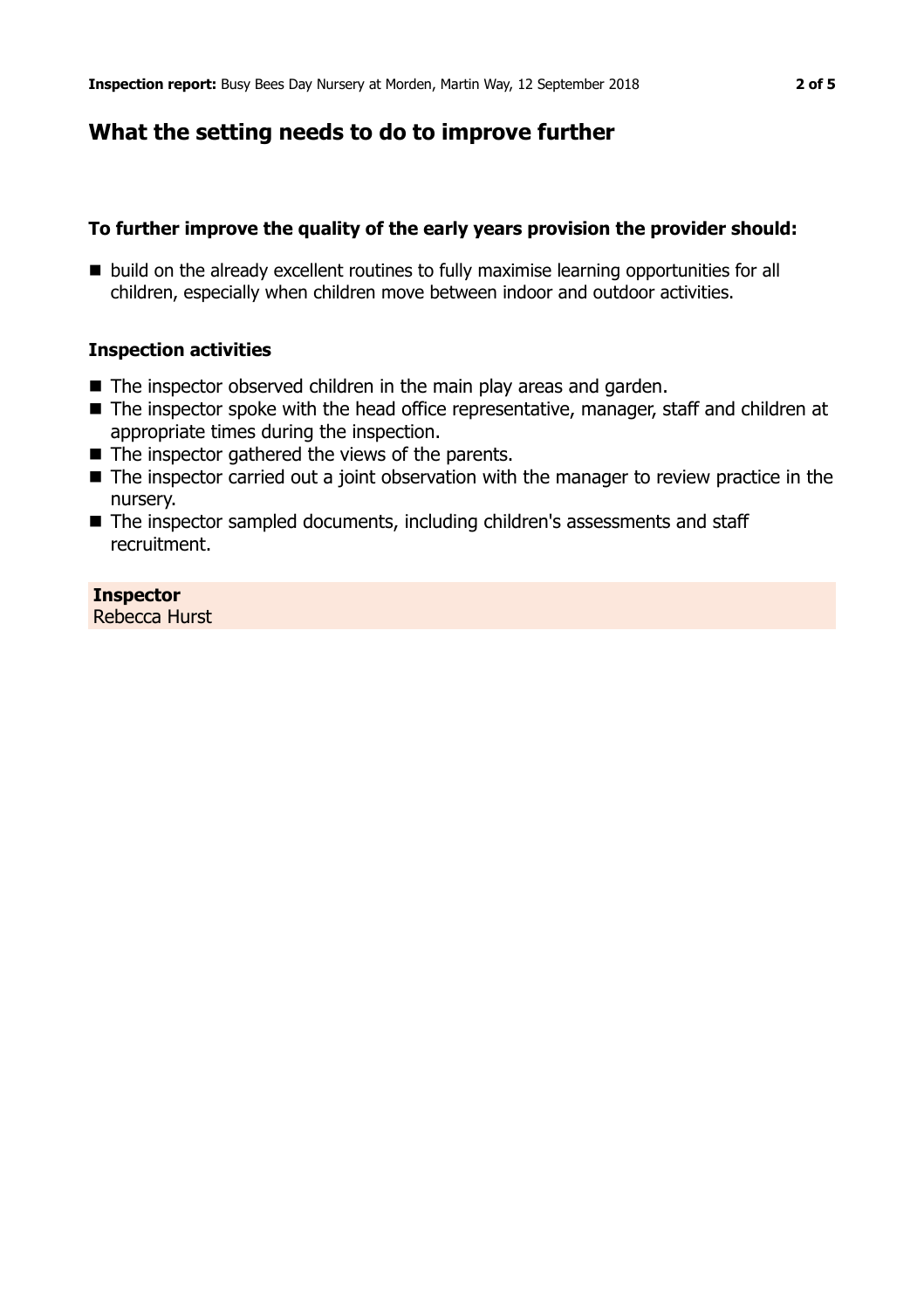## **Inspection findings**

#### **Effectiveness of leadership and management is outstanding**

Safeguarding is effective. Staff have an excellent understanding of their roles in keeping children safe. The manager works extremely well with head office and staff to evaluate the practice in the nursery. They visit other nurseries and review the high-quality practice they have seen to implement in their nursery. Feedback from parents is exceptional. They feel their children are developing at an excellent rate and children have extremely high levels of confidence and independence, thanks to support from outstanding staff. Parent's state that staff listen to their views exceptionally well and act on these. For example, a gate has been fitted by the front door stopping children being able to run into the car park, enhancing the safety of the children immensely.

## **Quality of teaching, learning and assessment is outstanding**

The manager tracks different groups of children and is able to clearly identify areas to enhance and extend children's learning and development. For example, they worked on developing mathematics as children were not making the progress they were capable off. Staff are rapidly closing gaps with all children's learning, especially those who have special educational needs and/or disabilities and boys. Staff work in excellent partnership with parents and other professionals to share targets and progress children's learning and development. Staff provide high-quality activities using their excellent knowledge of children's interests and next steps in learning. For example, staff planned activities for toddlers about time and clocks. Children took photos of different routines and matched these to times, helping to teach them about time and numbers. Some children are now capable of telling the time. However, when moving between indoor and outdoor activities, routines do not always maximise learning opportunities for toddlers.

#### **Personal development, behaviour and welfare are outstanding**

Children are highly confident learners, who arrive eager to start their day and their learning. Children excitedly rush to show staff their work. They receive an immense amount of praise from the staff, building their already excellent self-esteem. This also helps to support children's confidence in trying new activities. Babies excitedly sit in sand trays, exploring the feel and texture. They eagerly take off their shoes and staff encourage them to wiggle their toes to make patterns. Staff support children in learning new skills, such as riding bikes. They help them to learn how to move their legs and feet to make the pedals move. All children develop excellent physical skills.

#### **Outcomes for children are outstanding**

Children make significant progress with their learning and development. They are more than ready for the next stage of their development and eventual move on to school. Children excel with their learning. Babies are highly skilled in using sorters and working out how to make the figures jump out of the socket. Older children thoroughly enjoy extending their physical skills. They manipulate clay using high-quality resources, such as craft knives, cutters and rolling pins, to make different shapes. This extends their small-muscle skills, helping to prepare them to move to the next stage of writing. Children problem solve exceptionally well. They work together to fit together cogs and work out which shapes they need for them to spin.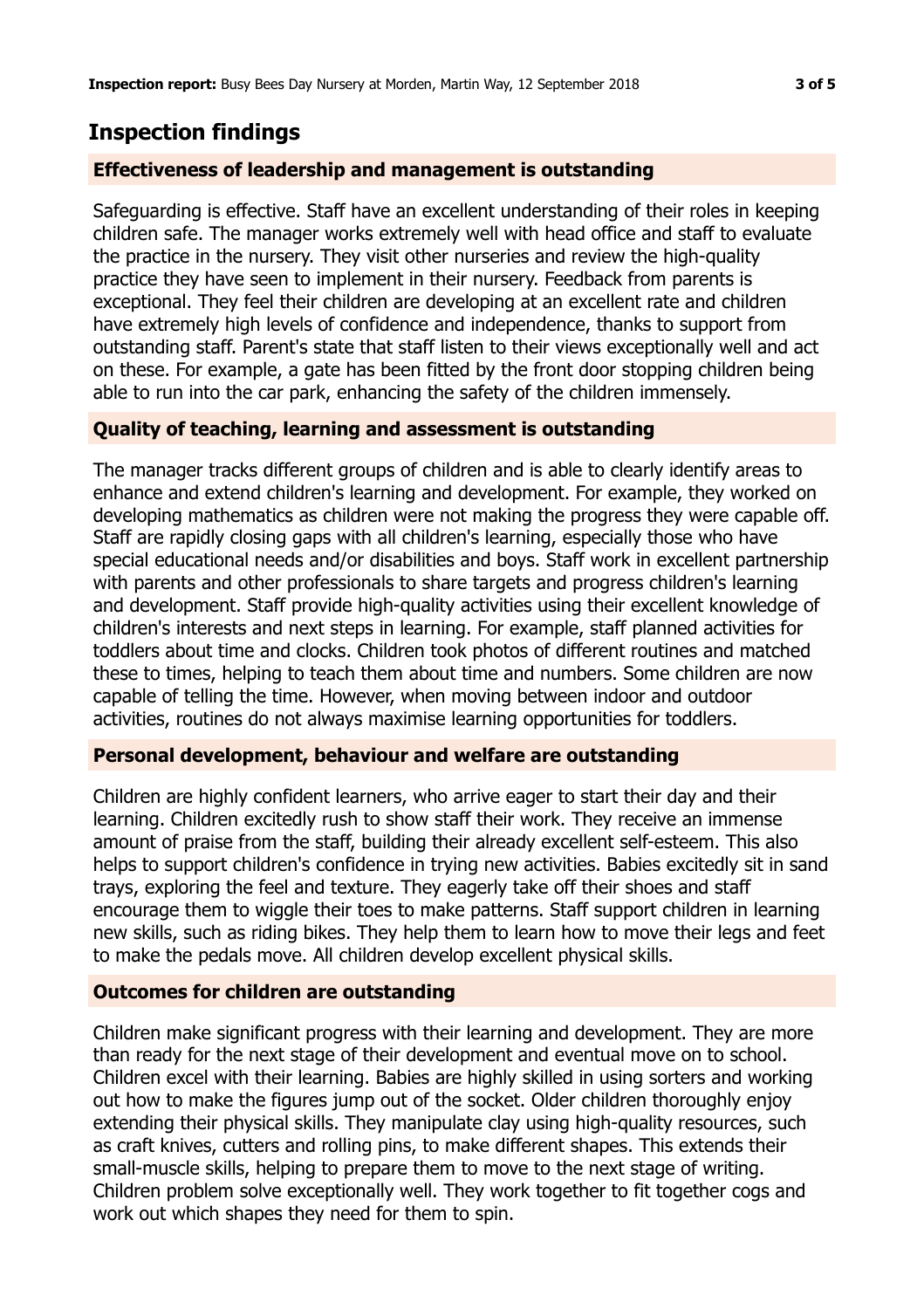## **Setting details**

| Unique reference number                             | EY349182                               |  |
|-----------------------------------------------------|----------------------------------------|--|
| <b>Local authority</b>                              | Merton                                 |  |
| <b>Inspection number</b>                            | 10073873                               |  |
| <b>Type of provision</b>                            | Full day care                          |  |
| <b>Registers</b>                                    | Early Years Register                   |  |
| Day care type                                       | Childcare on non-domestic premises     |  |
| <b>Age range of children</b>                        | $0 - 4$                                |  |
| <b>Total number of places</b>                       | 63                                     |  |
| Number of children on roll                          | 115                                    |  |
| <b>Name of registered person</b>                    | <b>Busy Bees Day Nurseries Limited</b> |  |
| <b>Registered person unique</b><br>reference number | RP900809                               |  |
| Date of previous inspection                         | 23 May 2016                            |  |
| <b>Telephone number</b>                             | 020 8540 8090                          |  |

Busy Bees Day Nursery registered in 2007. The nursery is based in Morden in the London Borough of Merton. The day nursery is open each weekday from 8am until 6pm for 52 weeks of the year. The nursery receives funding for the provision of free early education for children aged three and four years. There are 34 members of staff who work at the nursery, including the manager. Of these, 22 hold relevant qualifications from level 2 to level 6.

This inspection was carried out by Ofsted under sections 49 and 50 of the Childcare Act 2006 on the quality and standards of provision that is registered on the Early Years Register. The registered person must ensure that this provision complies with the statutory framework for children's learning, development and care, known as the early years foundation stage.

Any complaints about the inspection or the report should be made following the procedures set out in the guidance Complaints procedure: raising concerns and making complaints about Ofsted, which is available from Ofsted's website: www.ofsted.gov.uk. If you would like Ofsted to send you a copy of the guidance, please telephone 0300 123 4234, or email [enquiries@ofsted.gov.uk.](mailto:enquiries@ofsted.gov.uk)